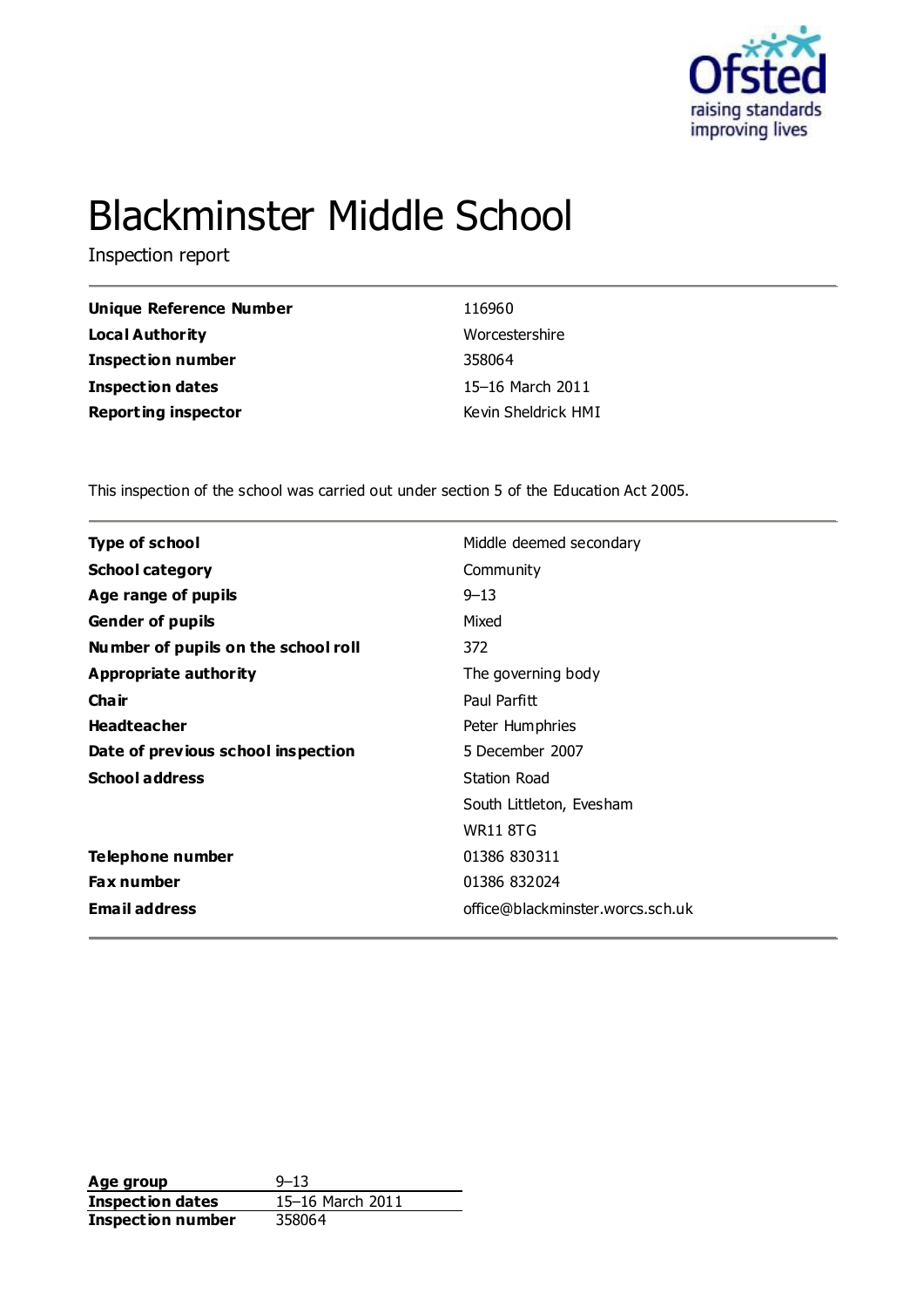The Office for Standards in Education, Children's Services and Skills (Ofsted) regulates and inspects to achieve excellence in the care of children and young people, and in education and skills for learners of all ages. It regulates and inspects childcare and children's social care, and inspects the Children and Family Court Advisory Support Service (Cafcass), schools, colleges, initial teacher training, work-based learning and skills training, adult and community learning, and education and training in prisons and other secure establishments. It assesses council children's services, and inspects services for looked after children, safeguarding and child protection.

Further copies of this report are obtainable from the school. Under the Education Act 2005, the school must provide a copy of this report free of charge to certain categories of people. A charge not exceeding the full cost of reproduction may be made for any other copies supplied.

If you would like a copy of this document in a different format, such as large print or Braille, please telephone 0300 123 4234, or email **[enquiries@ofsted.gov.uk](mailto:enquiries@ofsted.gov.uk)**.

You may copy all or parts of this document for non-commercial educational purposes, as long as you give details of the source and date of publication and do not alter the documentation in any way.

To receive regular email alerts about new publications, including survey reports and school inspection reports, please visit our website and go to 'Subscribe'.

Royal Exchange Buildings St Ann's Square Manchester M2 7LA T: 0300 123 4234 Textphone: 0161 618 8524 E: **[enquiries@ofsted.gov.uk](mailto:enquiries@ofsted.gov.uk)**

W: **[www.ofsted.gov.uk](http://www.ofsted.gov.uk/)**

© Crown copyright 2011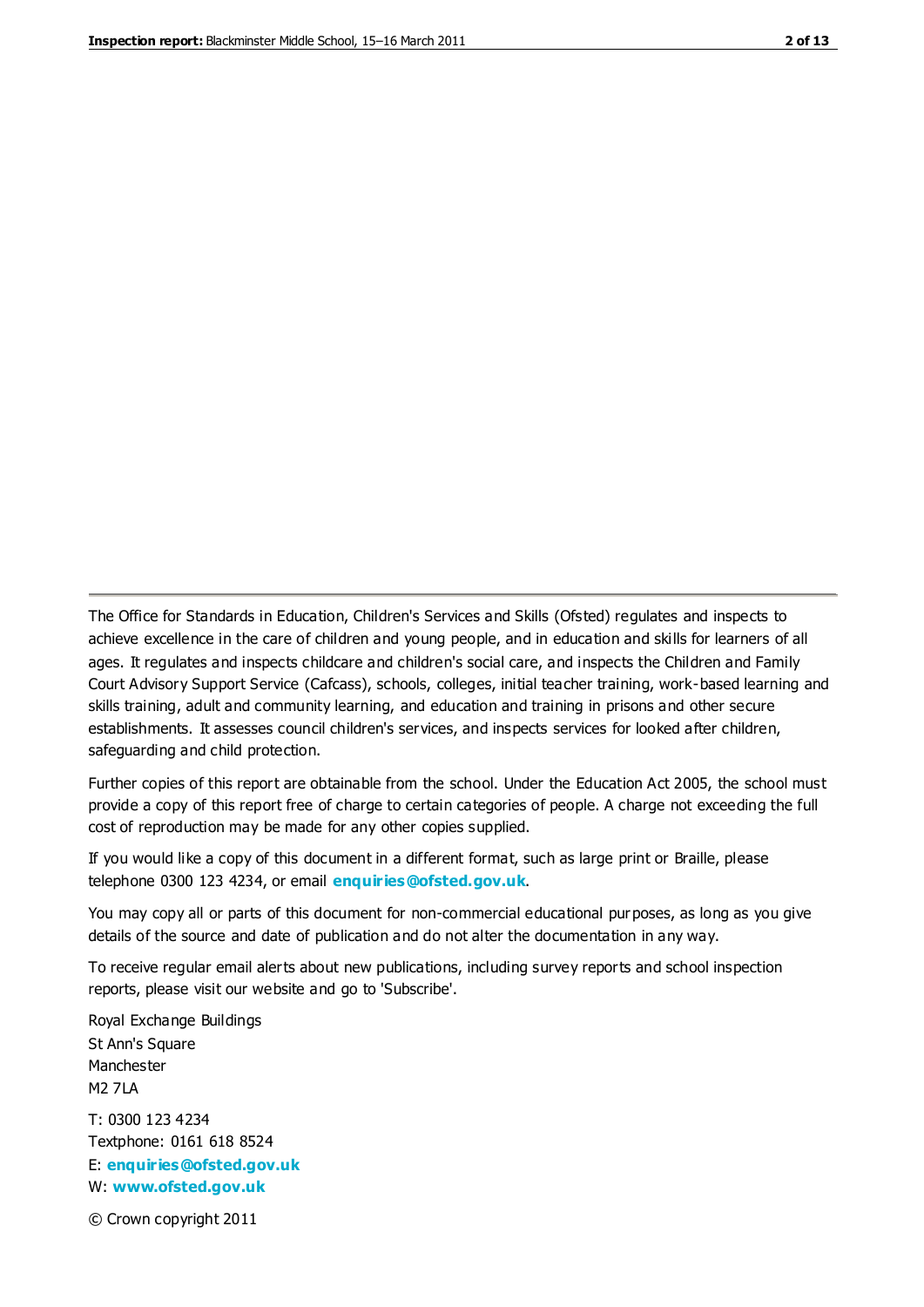# **Introduction**

This inspection was carried out by one of Her Majesty's Inspectors and two additional inspectors. Inspectors observed 24 lessons taught by 24 different teachers, and held meetings with the governing body, staff and groups of pupils. The inspection team observed the school's work and looked at documentation relating to: planning, monitoring, safeguarding, communications with parents and carers, and 208 questionnaire returns from them and from 154 pupils.

The inspection team reviewed many aspects of the school's work. It looked in detail at a number of key areas.

- The progress different groups of pupils make, particularly in mathematics and in Year 6.
- The link between teaching and the use of assessment and the progress that pupils make.
- The school's track record of improvement and what this indicates about the effectiveness of leadership at all levels and the school's capacity for sustained improvement.

# **Information about the school**

This middle school is a lot smaller than the average secondary school. The proportion of pupils known to be eligible for free school meals is below average. The percentage with special educational needs and/or disabilities, including those with a statement of special educational needs, is higher than the national average. Most pupils are of White British heritage; a few have minority ethnic backgrounds, including some with Gypsy and Romany backgrounds. The headteacher has been in post since September 2010.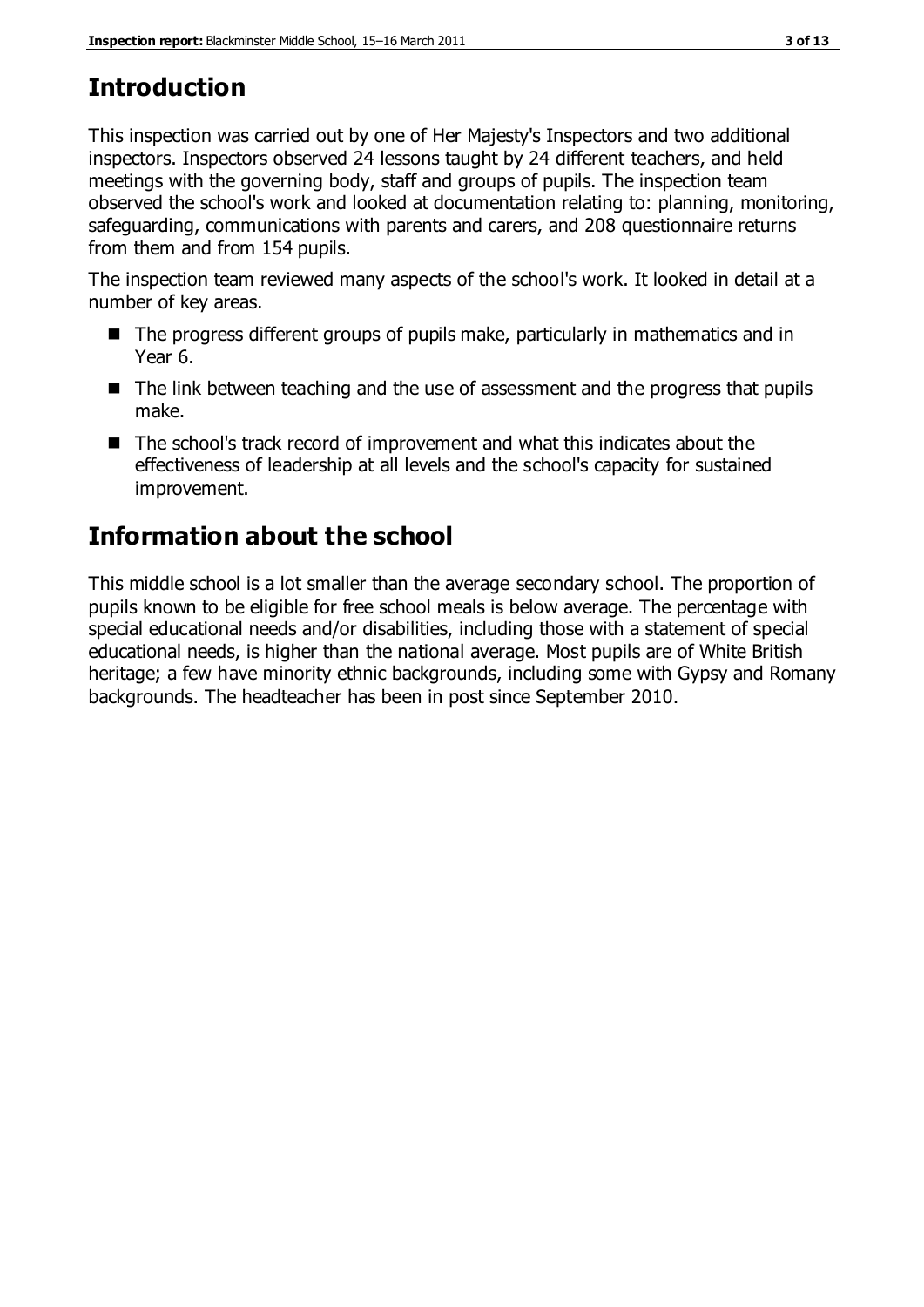**Inspection grades: 1 is outstanding, 2 is good, 3 is satisfactory, and 4 is inadequate** Please turn to the glossary for a description of the grades and inspection terms

# **Inspection judgements**

| Overall effectiveness: how good is the school?  | 2 <sub>2</sub> |
|-------------------------------------------------|----------------|
| The school's capacity for sustained improvement | $\overline{2}$ |

# **Main findings**

This is a good school. It is improving rapidly and provides a good quality of education. As a result, the majority of outcomes are good. Pupils' contribution to the school and wider community is outstanding, largely because of the exceptionally wide range of opportunities they have to influence decision-making in the school. The governing body, parents and carers and pupils reported positively about how the headteacher is valuing their contributions and ideas.

Pupils make good progress because teachers are using assessment effectively. The specific focus on learning and frequent reference to National Curriculum levels are ensuring pupils know what they must do to improve. All respond especially well when they are given the opportunity to take responsibility for their own learning. The school has successfully ensured the majority of teachers maintain a good pace to learning. In some outstanding lessons, pupils demonstrated a commendable ability to evaluate each other's learning. Progress diminished at the end of a few lessons because insufficient attention was devoted to reinforcing the key learning.

Although good progress ensures above-average attainment in all subjects by the end of Year 8, pupils, particularly the more able, do not make sufficient progress in mathematics in Year 6. Despite this shortcoming, effective care, support and guidance ensure pupils progress smoothly from their first schools and eventually to their high schools. The school's impressive record in overcoming the barriers to learning for those with a range of special educational needs and/or disabilities is further proof of the effectiveness of the care and support it provides. Although there are major strengths in pupils' moral and social development, cultural understanding is relatively less well advanced, largely because they have insufficient opportunity to interact with those from a range of different ethnic backgrounds.

The leadership of the headteacher is highly instrumental in accelerating the rate of improvement. The school's self-evaluation is highly perceptive and is resulting in the school focusing on the right priorities. For instance, the school has identified that there is variability in the effectiveness of middle leaders and there are inconsistencies in how effectively assessment data are used to monitor progress. The school also recognises how it can further improve its already good curriculum so that literacy, numeracy and information and communication technology (ICT) are better promoted through the full range of subjects. Insights of this kind and the school's positive track record since the last inspection confirm its good capacity for sustained improvement.

# **What does the school need to do to improve further?**

 $\blacksquare$  In order that pupils make outstanding progress: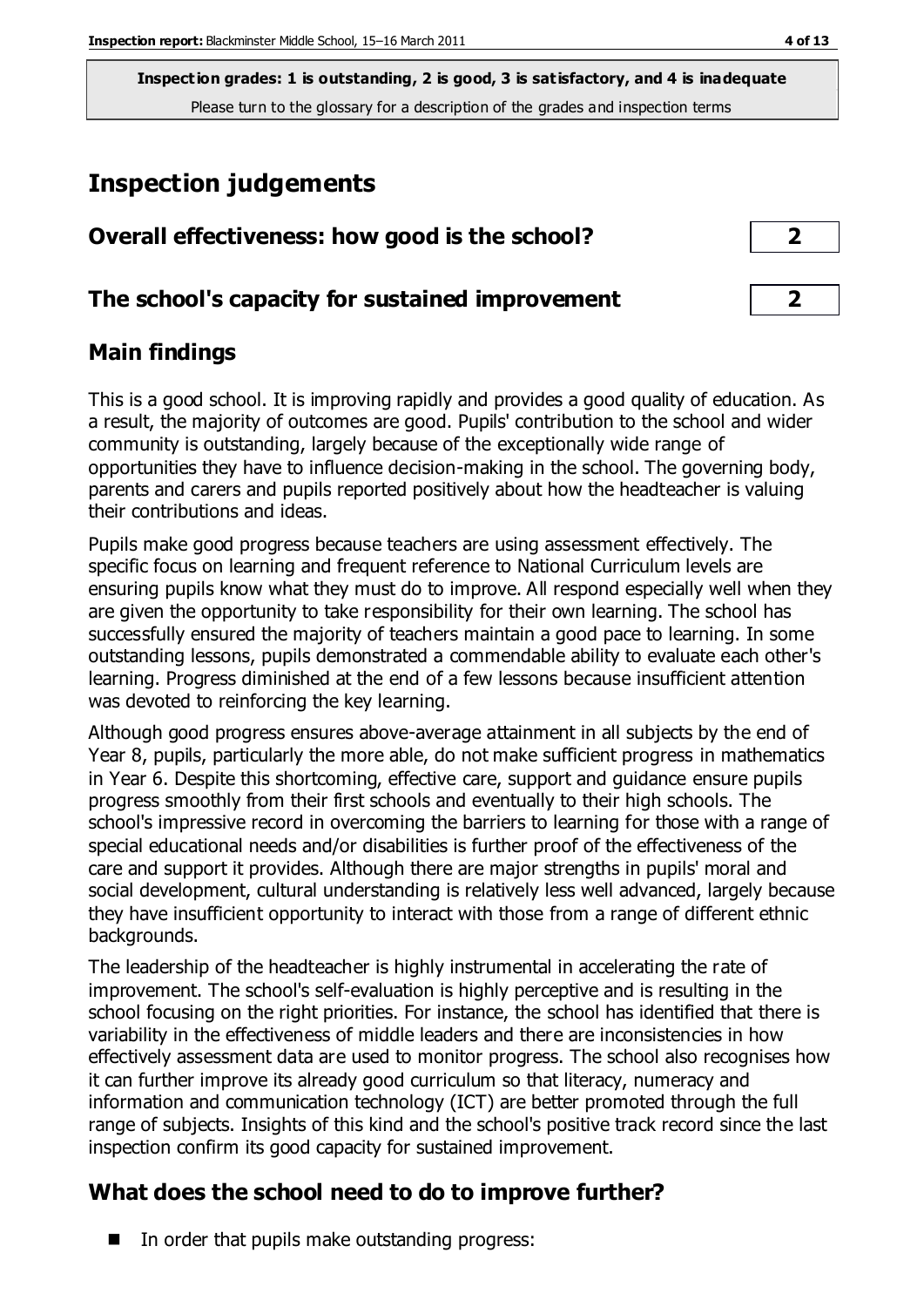**Inspection grades: 1 is outstanding, 2 is good, 3 is satisfactory, and 4 is inadequate** Please turn to the glossary for a description of the grades and inspection terms

- $-$  ensure all staff emulate the best practice in the school in their use of assessment in lessons
- $-$  ensure opportunities are not lost to reinforce learning at the end of lessons
- use all the subjects of the curriculum to better promote literacy, numeracy and ICT
- improve the effectiveness of partnerships in order to raise standards in mathematics in Year 6, particularly for more-able pupils
- develop more consistent approaches to leadership and management of subjects, particularly regarding the use of assessment data.
- **Promote cultural development more effectively by improving the school's approach** to community cohesion.

#### **Outcomes for individuals and groups of pupils 2**

Pupils enter the school with average levels of attainment, and make good progress to reach above average levels. In lessons, pupils were observed to be making progress in the majority of lessons. The school has been disappointed with the results attained in the end of Key Stage 2 tests. Mathematics results were below the national average in 2010 and lower than those attained in other subjects. A minority of pupils and parents and carers are understandably confused by some of the targets in Year 6, which do not appear to build on what has been achieved in their first schools. Results at Level 4 and above are predicted to be closer to the national average in 2011. Despite this slow start in mathematics, the rate of progress accelerates well in the years which follow. In the lessons observed, pupils made especially good progress in English and science.

The school ensures that different groups all achieve well. Pupils with special educational needs and/or disabilities make progress in line with their peers. The school's teaching assistants are highly effective in giving support to these learners. For instance, they promote independent learning among them by encouraging them to solve problems without adult support. Well-organised support is highly instrumental in ensuring learners with Gypsy and Romany backgrounds make good progress. The school continues to work hard in ensuring that these individuals are accepted and made welcome by other pupils.

All pupils have very positive attitudes to learning and show a great willingness to take responsibility for their own learning. Inspectors observed pupils working very well with each other in groups, with many demonstrating an ability to lead and manage their peers. Pupils are very keen to improve their work and willing to accept critical feedback from teachers and their peers. These personal attributes mean that behaviour is good; they also contribute very well to the development of the workplace skills pupils need to succeed in the future.

Pupils expressed high levels of satisfaction with the opportunities they have to positively contribute to the community. The school regularly seeks pupils' views and an elaborate system of committees, the house and prefect system provide exceptional opportunities for all to influence decision-making and take responsibility. For instance, pupils take the lead in organising fund-raising activities. They also have extensive opportunities to be involved in the community beyond the school, and they take these up with enthusiasm, for instance in leading sports activities in first schools and helping old people in the locality.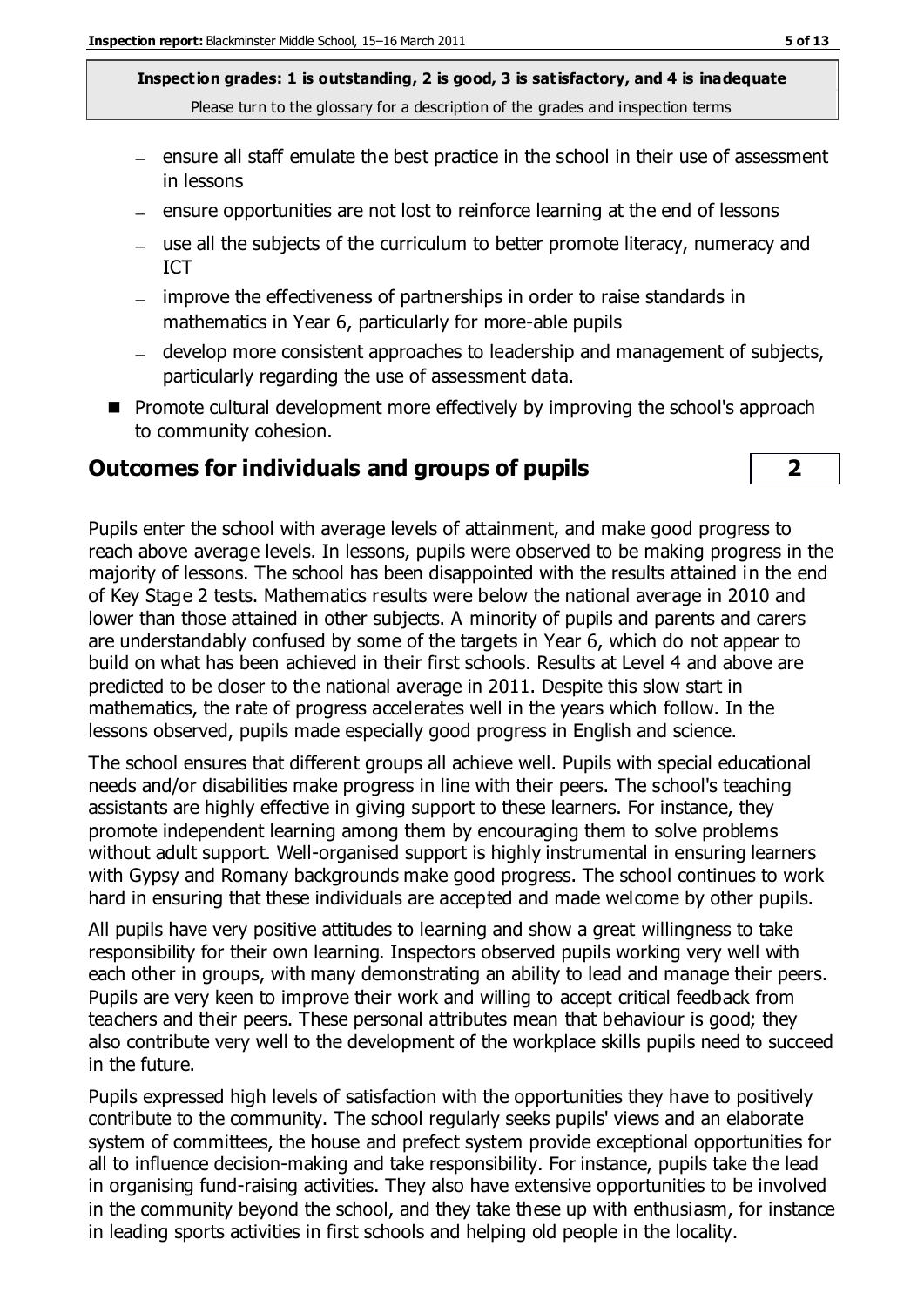These are the grades for pupils' outcomes

### **Inspection grades: 1 is outstanding, 2 is good, 3 is satisfactory, and 4 is inadequate**

Please turn to the glossary for a description of the grades and inspection terms

| Pupils' achievement and the extent to which they enjoy their learning                                                     | $\overline{2}$          |
|---------------------------------------------------------------------------------------------------------------------------|-------------------------|
| Taking into account:<br>Pupils' attainment <sup>1</sup>                                                                   | 2                       |
| The quality of pupils' learning and their progress                                                                        | $\mathcal{P}$           |
| The quality of learning for pupils with special educational needs and/or disabilities<br>and their progress               | 2                       |
| The extent to which pupils feel safe                                                                                      | $\overline{2}$          |
| Pupils' behaviour                                                                                                         | $\overline{\mathbf{2}}$ |
| The extent to which pupils adopt healthy lifestyles                                                                       | $\mathbf{2}$            |
| The extent to which pupils contribute to the school and wider community                                                   | 1                       |
| The extent to which pupils develop workplace and other skills that will contribute to<br>their future economic well-being |                         |
| Taking into account:<br>Pupils' attendance <sup>1</sup>                                                                   | 3                       |
| The extent of pupils' spiritual, moral, social and cultural development                                                   | з                       |

<sup>1</sup> The grades for attainment and attendance are: 1 is high; 2 is above average; 3 is broadly average; and 4 is low

### **How effective is the provision?**

The school's senior leaders have ensured a high degree of consistency in the planning of lessons. In all the lessons observed, teachers were clear about the learning that should take place and ensured pupils worked hard. Pupils progressed particularly well, where teachers used assessment effectively and there were opportunities for them to apply their skills. In an outstanding French lesson, pupils where highly motivated by the scenario that involved them in applying their learning in a speed-dating role play. Concentration levels were very high because pupils knew they might have to indicate the level of attainment associated with any responses made by their peers. Often, pupils' good awareness of the assessment criteria enabled them to take a great deal of responsibility for their learning. Some staff used competition well to dramatically improve work rates. Although there is generally good practice in the use of assessment, in a minority of lessons, weakness in its use slowed progress. Occasionally, insufficient account was taken of previous learning and pupils devoted too much time to activities that were insufficiently challenging. Consequently, learning was reduced because pupils did not always apply their knowledge and skills well enough and they were not actively involved in identifying the next steps in their learning.

The curriculum is varied and pupils have many opportunities to participate in special events. For instance, during the inspection, the normal timetable was suspended so pupils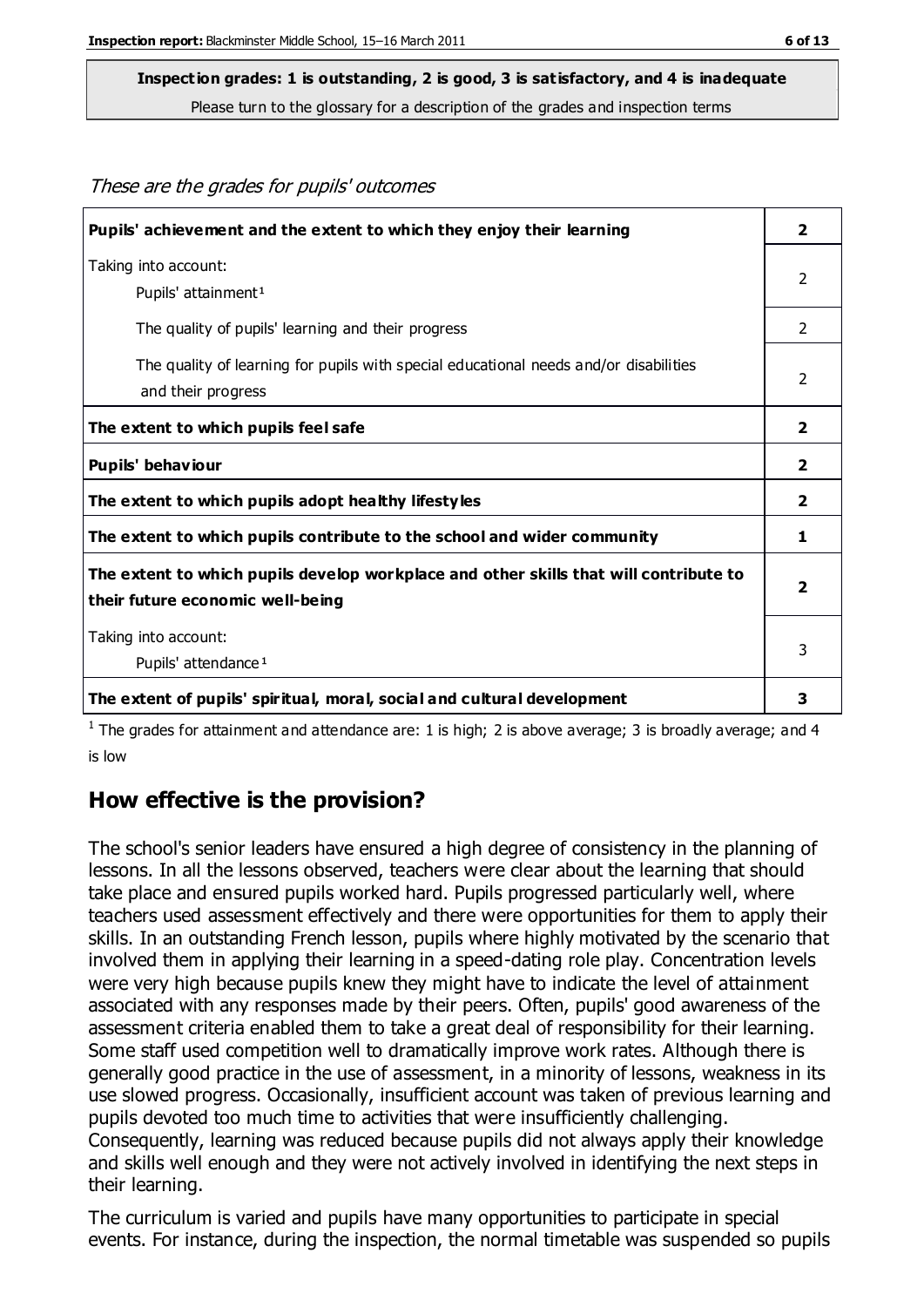### **Inspection grades: 1 is outstanding, 2 is good, 3 is satisfactory, and 4 is inadequate** Please turn to the glossary for a description of the grades and inspection terms

had the opportunity to meet a time traveller from the English Civil War. A food lesson was skilfully used to deliver aspects of the English curriculum. There is an extensive range of extra-curricular opportunities and the school takes effective steps to ensure all pupils have the opportunity to participate in these. The school is sensibly developing opportunities for all to begin courses that are continued when they transfer to the high school.

The school is more effectively targeting interventions, for instance to increase the proportion of pupils gaining Level 4 or above in mathematics in Year 6. The strong relationship between staff and all learners strongly aids the provision of effective care and support. Recent, sharp improvements in attendance, low exclusion rates and the progress made by pupils with special educational needs and/or disabilities all point to strengths in this aspect of provision. The school goes out of its way to include all pupils in the life of the school. The school's learning mentor programme includes all, for instance a pupil with special educational needs was observed supporting younger pupils in a food lesson. Pupils are well prepared for their transfer to high school because of the effective guidance they receive.

| The quality of teaching                                                                                    |  |
|------------------------------------------------------------------------------------------------------------|--|
| Taking into account:<br>The use of assessment to support learning                                          |  |
| The extent to which the curriculum meets pupils' needs, including, where relevant,<br>through partnerships |  |
| The effectiveness of care, guidance and support                                                            |  |

These are the grades for the quality of provision

# **How effective are leadership and management?**

Senior leaders have successfully focused the school on improving pupils' progress by ensuring more consistent teaching and much more effective use of assessment. This has enabled key aspects of provision to become good. Leaders have an accurate view of the quality of teaching and learning and effective action is taken to address any identified weaknesses. Professional development at a whole-school level is effective. Leaders are beginning to ensure the sharing of good practice and recognise that the key to further improvement hinges on making the best practice consistent throughout the school. Although assessment information is used well in lessons, the full use of data on learners' performance as a further check on the impact of teaching over time is at an early stage of development. The school is working hard to improve the effectiveness of its partnerships, in order to ensure the more effective use of data in Year 6, There are inconsistencies in subjects, reflecting variability in leadership at this level. That said, there are strengths at middle leadership, particularly in English and science. The school has sensibly recognised that it can bring about higher levels of consistency in the use of data by reducing the range of subjects taught by teachers.

The headteacher has taken steps to involve the governing body in determining the future direction of the school. The governing body bring considerable expertise to the school and have played a key role in increasing the effectiveness of senior leaders by making them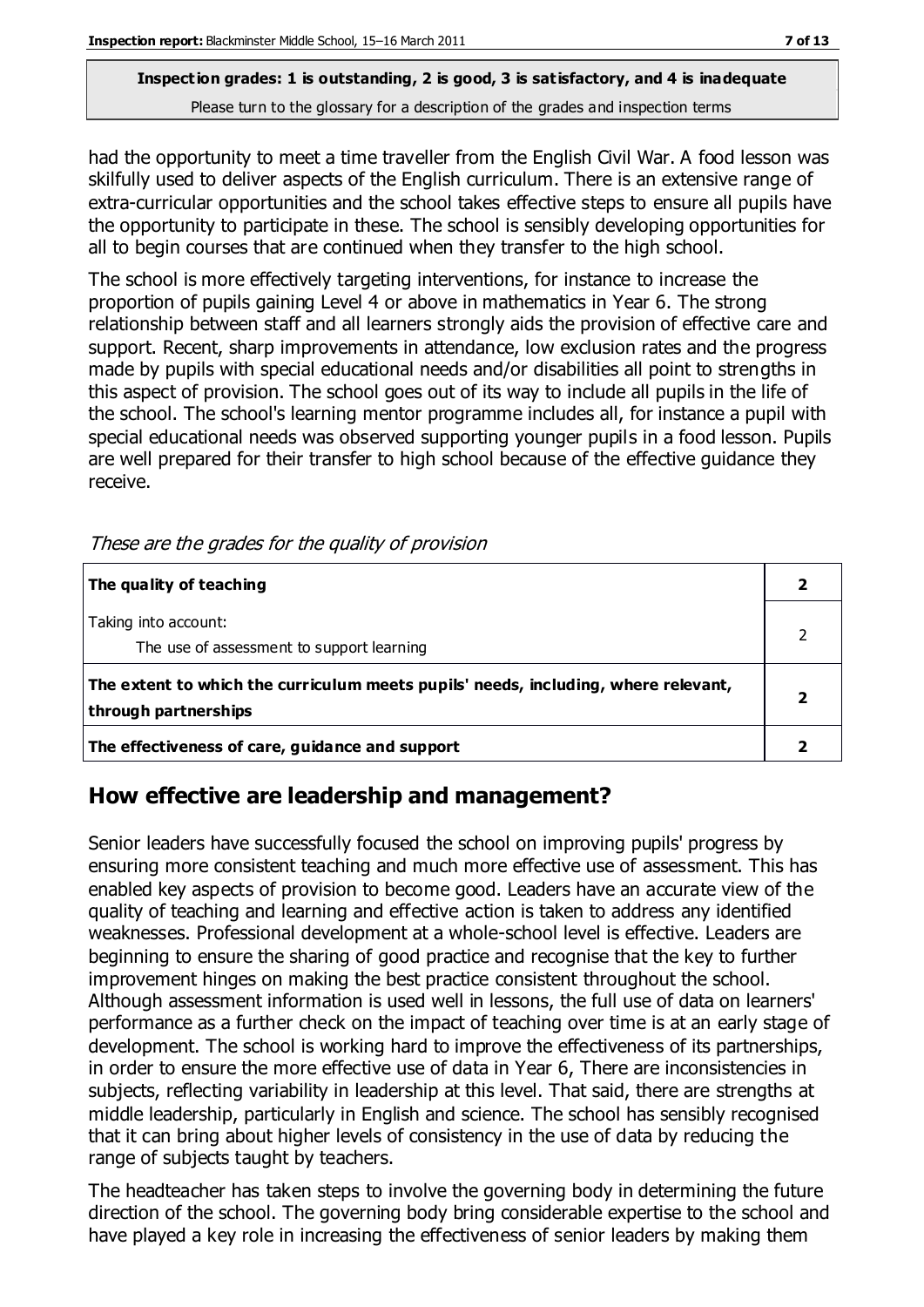# **Inspection grades: 1 is outstanding, 2 is good, 3 is satisfactory, and 4 is inadequate**

Please turn to the glossary for a description of the grades and inspection terms

more accountable for the outcomes the school achieves. The school's record in ensuring all groups achieve well is proof of its commitment to ensuring equal opportunities, as is its work to improve pupils' attitudes towards different ethnic groups in the local community. The school meets all statutory requirements relating to safeguarding very well. The governing body have taken account of pupils' and parental and carers' views in improving site safety. There are strengths in the school's approach to community cohesion at a school and local level. The school has begun to promote global and national aspects. However, the school recognises that weaknesses in pupils' cultural development means that there is more it can do, particularly in terms of preparation for life in today's United Kingdom.

| The effectiveness of leadership and management in embedding ambition and driving<br>improvement                                                                  |                |
|------------------------------------------------------------------------------------------------------------------------------------------------------------------|----------------|
| Taking into account:<br>The leadership and management of teaching and learning                                                                                   | $\mathcal{P}$  |
| The effectiveness of the governing body in challenging and supporting the<br>school so that weaknesses are tackled decisively and statutory responsibilities met |                |
| The effectiveness of the school's engagement with parents and carers                                                                                             | $\overline{2}$ |
| The effectiveness of partnerships in promoting learning and well-being                                                                                           | 3              |
| The effectiveness with which the school promotes equality of opportunity and tackles<br>discrimination                                                           | 3              |
| The effectiveness of safeguarding procedures                                                                                                                     | $\overline{2}$ |
| The effectiveness with which the school promotes community cohesion                                                                                              | 3              |
| The effectiveness with which the school deploys resources to achieve value for money                                                                             | 2              |

#### These are the grades for leadership and management

# **Views of parents and carers**

The response to the questionnaire was much higher than that of most schools. The vast majority of the parents and carers who responded to the questionnaire agreed with the statements that leadership and management and teaching are good at this school. The very large majority of the parents and carers agreed with all the other statements. This response indicates that parents and carers hold very positive views about the school. A very small minority did not agree that the school deals effectively with unacceptable behavioural issues. Inspectors looked into these concerns carefully. Inspectors endorsed the views of the few parents and carers who thought that some targets in Year 6 were not sufficiently challenging.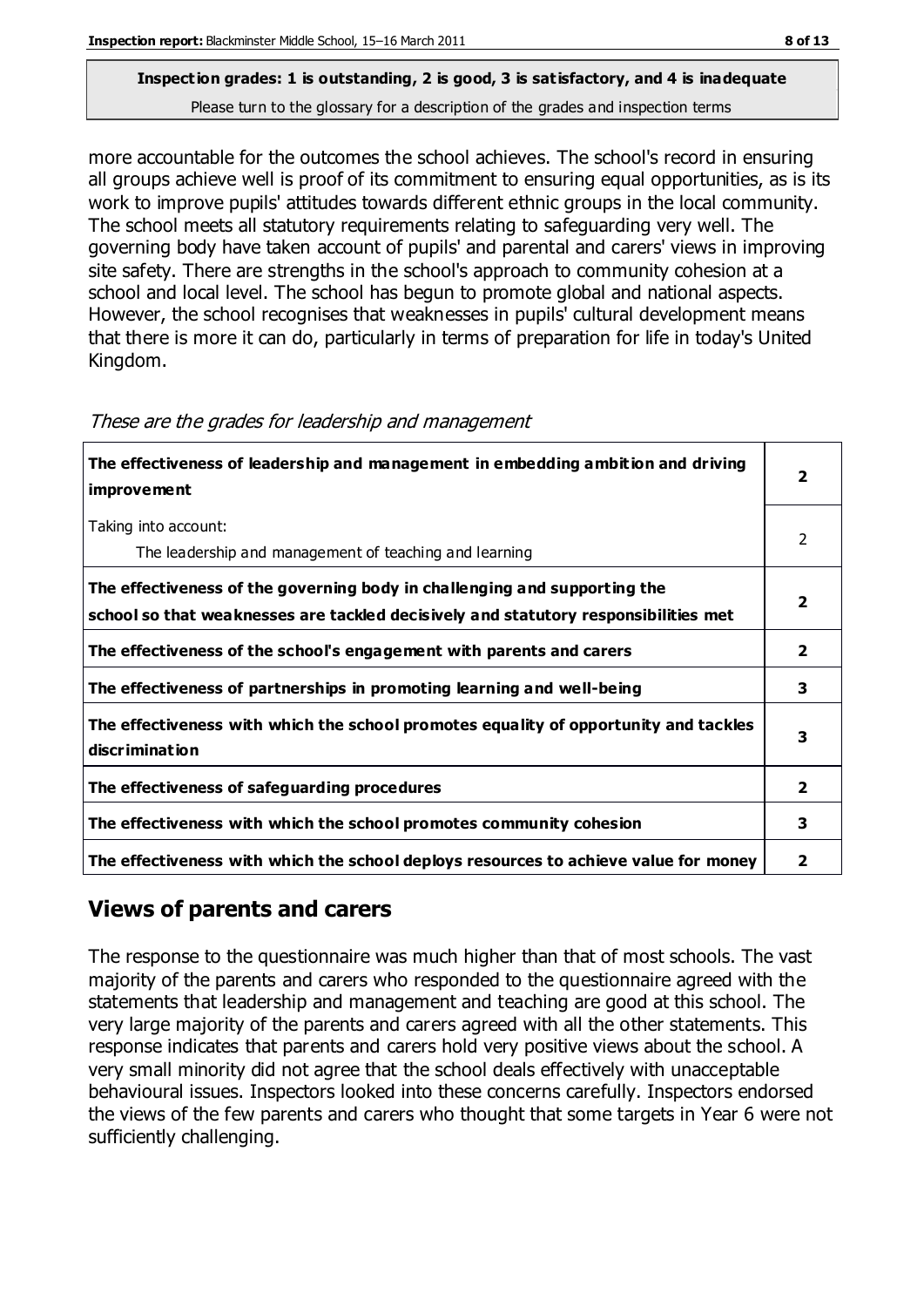#### **Responses from parents and carers to Ofsted's questionnaire**

Ofsted invited all the registered parents and carers of pupils registered at Blackminster Middle School to complete a questionnaire about their views of the school.

In the questionnaire, parents and carers were asked to record how strongly they agreed with 13 statements about the school. The inspection team received 208 completed questionnaires by the end of the on-site inspection. In total, there are 372 pupils registered at the school.

| <b>Statements</b>                                                                                                                                                                                                                                       | <b>Strongly</b><br>agree |               | <b>Agree</b> |               | <b>Disagree</b> |                | <b>Strongly</b><br>disagree |              |
|---------------------------------------------------------------------------------------------------------------------------------------------------------------------------------------------------------------------------------------------------------|--------------------------|---------------|--------------|---------------|-----------------|----------------|-----------------------------|--------------|
|                                                                                                                                                                                                                                                         | <b>Total</b>             | $\frac{0}{0}$ | <b>Total</b> | $\frac{0}{0}$ | <b>Total</b>    | $\frac{0}{0}$  | <b>Total</b>                | %            |
| My child enjoys school                                                                                                                                                                                                                                  | 82                       | 39            | 112          | 54            | 9               | $\overline{4}$ | 1                           | $\mathbf 0$  |
| The school keeps my child<br>safe                                                                                                                                                                                                                       | 84                       | 40            | 117          | 56            | 4               | $\overline{2}$ | $\overline{2}$              | $\mathbf{1}$ |
| My school informs me about<br>my child's progress                                                                                                                                                                                                       | 80                       | 38            | 108          | 52            | 15              | 7              | $\mathbf 0$                 | $\mathbf 0$  |
| My child is making enough<br>progress at this school                                                                                                                                                                                                    | 56                       | 27            | 130          | 63            | 17              | 8              | 0                           | $\mathbf 0$  |
| The teaching is good at this<br>school                                                                                                                                                                                                                  | 54                       | 26            | 141          | 68            | 3               | $\mathbf{1}$   | 1                           | $\mathbf 0$  |
| The school helps me to<br>support my child's learning                                                                                                                                                                                                   | 39                       | 19            | 135          | 65            | 19              | 9              | 1                           | $\mathbf 0$  |
| The school helps my child to<br>have a healthy lifestyle                                                                                                                                                                                                | 44                       | 21            | 140          | 67            | 16              | 8              | 1                           | 0            |
| The school makes sure that<br>my child is well prepared for<br>the future (for example<br>changing year group,<br>changing school, and for<br>children who are finishing<br>school, entering further or<br>higher education, or entering<br>employment) | 61                       | 29            | 125          | 60            | 6               | 3              | $\mathbf 0$                 | $\mathbf 0$  |
| The school meets my child's<br>particular needs                                                                                                                                                                                                         | 58                       | 28            | 136          | 65            | 3               | $\mathbf{1}$   | $\mathbf 0$                 | $\mathbf 0$  |
| The school deals effectively<br>with unacceptable behaviour                                                                                                                                                                                             | 52                       | 25            | 119          | 57            | 22              | 11             | $\overline{7}$              | 3            |
| The school takes account of<br>my suggestions and concerns                                                                                                                                                                                              | 38                       | 18            | 149          | 72            | 9               | $\overline{4}$ | 0                           | 0            |
| The school is led and<br>managed effectively                                                                                                                                                                                                            | 70                       | 34            | 129          | 62            | 3               | $\mathbf{1}$   | $\mathbf 0$                 | $\mathbf 0$  |
| Overall, I am happy with my<br>child's experience at this<br>school                                                                                                                                                                                     | 79                       | 38            | 112          | 54            | 9               | $\overline{4}$ | $\mathbf 0$                 | $\mathbf 0$  |

The table above summarises the responses that parents and carers made to each statement. The percentages indicate the proportion of parents and carers giving that response out of the total number of completed questionnaires. Where one or more parents and carers chose not to answer a particular question, the percentages will not add up to 100%.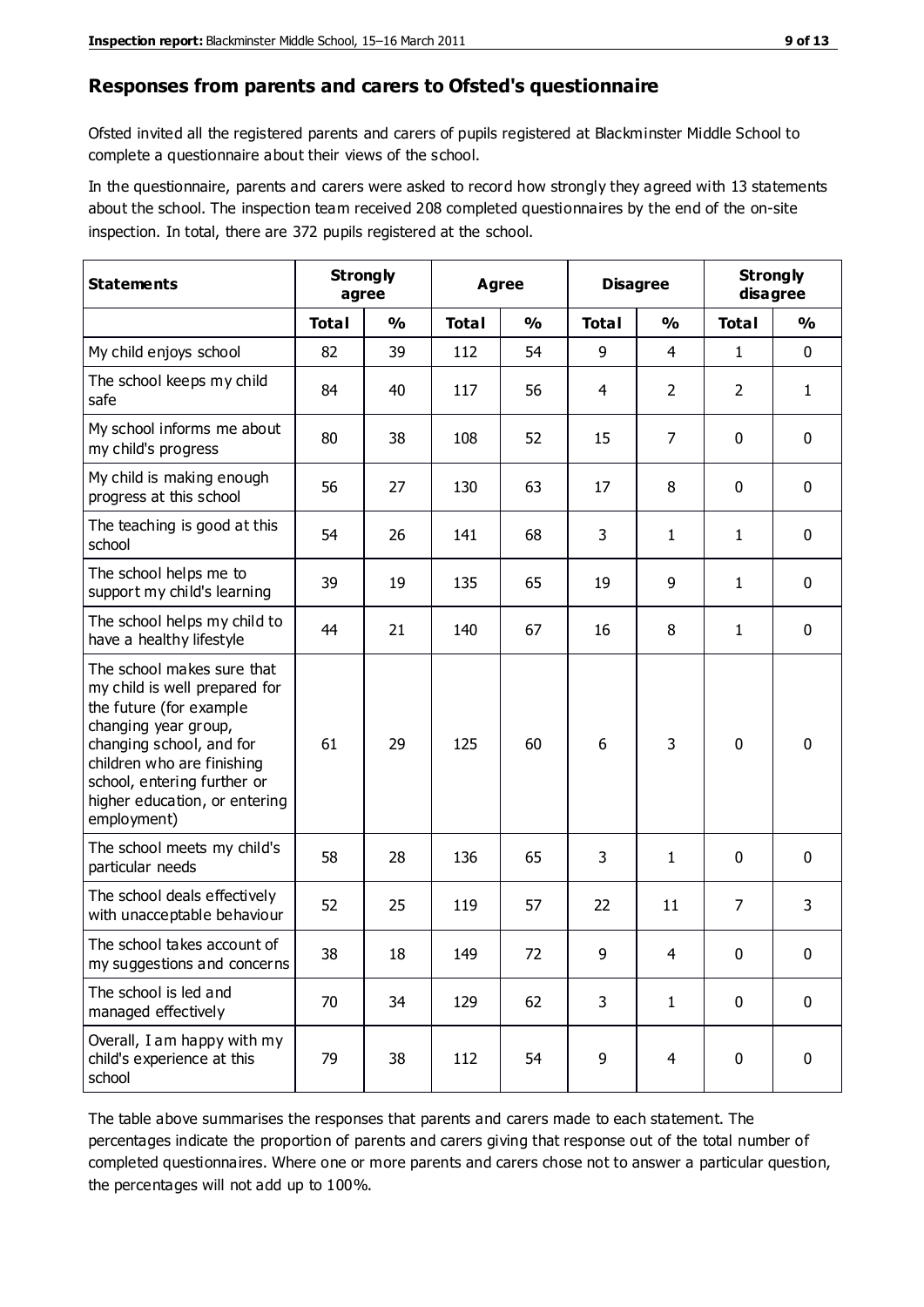# **Glossary**

| Grade   | <b>Judgement</b> | <b>Description</b>                                                                                                                                                                                                            |
|---------|------------------|-------------------------------------------------------------------------------------------------------------------------------------------------------------------------------------------------------------------------------|
| Grade 1 | Outstanding      | These features are highly effective. An outstanding school<br>provides exceptionally well for all its pupils' needs.                                                                                                          |
| Grade 2 | Good             | These are very positive features of a school. A school that<br>is good is serving its pupils well.                                                                                                                            |
| Grade 3 | Satisfactory     | These features are of reasonable quality. A satisfactory<br>school is providing adequately for its pupils.                                                                                                                    |
| Grade 4 | Inadequate       | These features are not of an acceptable standard. An<br>inadequate school needs to make significant improvement<br>in order to meet the needs of its pupils. Ofsted inspectors<br>will make further visits until it improves. |

### **What inspection judgements mean**

### **Overall effectiveness of schools**

|                       | Overall effectiveness judgement (percentage of schools) |      |                     |                   |
|-----------------------|---------------------------------------------------------|------|---------------------|-------------------|
| <b>Type of school</b> | <b>Outstanding</b>                                      | Good | <b>Satisfactory</b> | <b>Inadequate</b> |
| Nursery schools       | 59                                                      | 35   | 3                   | 3                 |
| Primary schools       | 9                                                       | 44   | 39                  | 7                 |
| Secondary schools     | 13                                                      | 36   | 41                  | 11                |
| Sixth forms           | 15                                                      | 39   | 43                  | 3                 |
| Special schools       | 35                                                      | 43   | 17                  | 5                 |
| Pupil referral units  | 21                                                      | 42   | 29                  | 9                 |
| All schools           | 13                                                      | 43   | 37                  | 8                 |

New school inspection arrangements were introduced on 1 September 2009. This means that inspectors now make some additional judgements that were not made previously.

The data in the table above are for the period 1 September 2009 to 31 August 2010 and are consistent with the latest published official statistics about maintained school inspec tion outcomes (see **[www.ofsted.gov.uk](http://www.ofsted.gov.uk/)**).

The sample of schools inspected during 2009/10 was not representative of all schools nationally, as weaker schools are inspected more frequently than good or outstanding schools.

Percentages are rounded and do not always add exactly to 100.

Sixth form figures reflect the judgements made for the overall effectiveness of the sixth form in secondary schools, special schools and pupil referral units.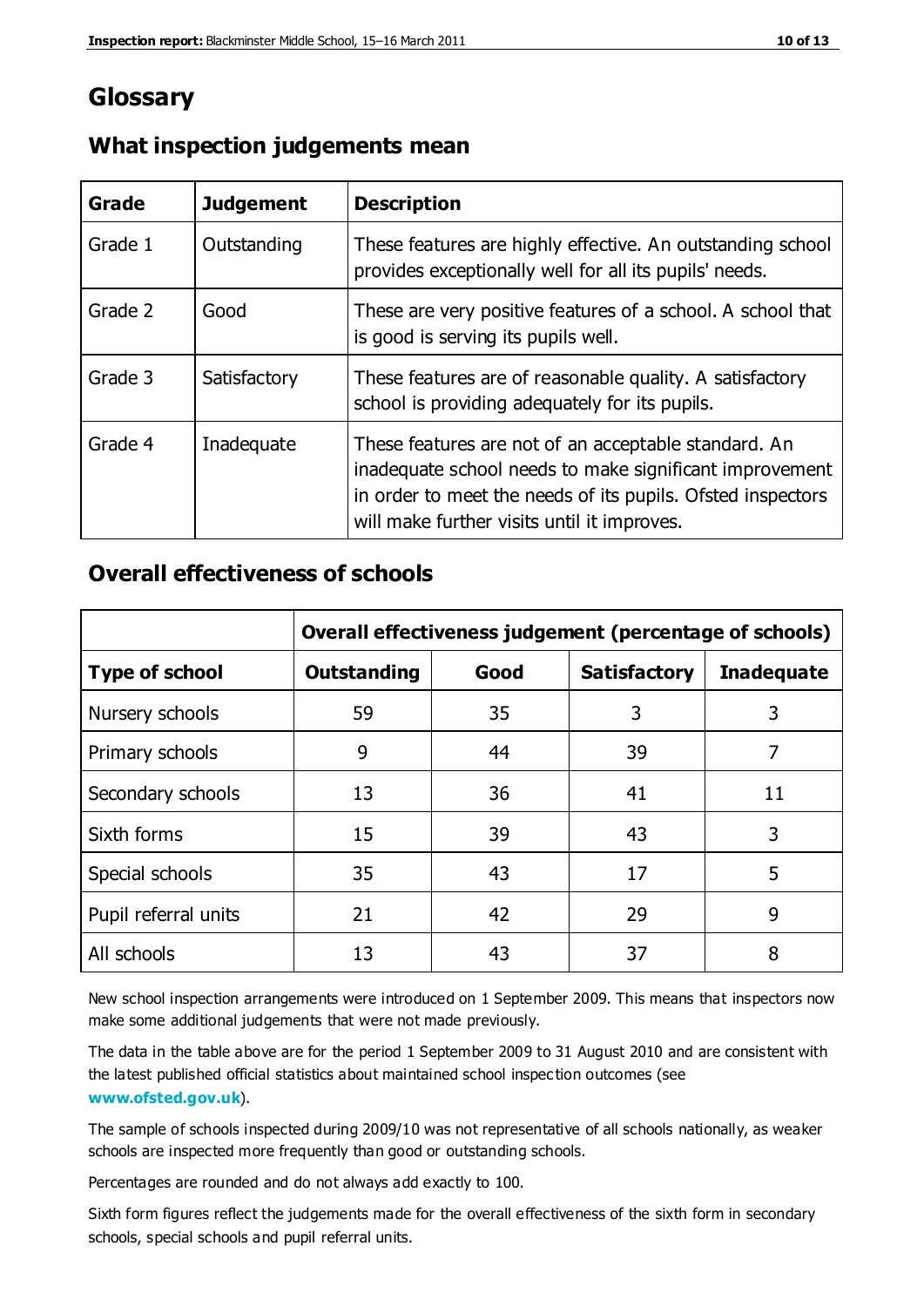# **Common terminology used by inspectors**

| Achievement:                  | the progress and success of a pupil in their learning,<br>development or training.                                                                                                                                                          |  |  |
|-------------------------------|---------------------------------------------------------------------------------------------------------------------------------------------------------------------------------------------------------------------------------------------|--|--|
| Attainment:                   | the standard of the pupils' work shown by test and<br>examination results and in lessons.                                                                                                                                                   |  |  |
| Capacity to improve:          | the proven ability of the school to continue<br>improving. Inspectors base this judgement on what<br>the school has accomplished so far and on the quality<br>of its systems to maintain improvement.                                       |  |  |
| Leadership and management:    | the contribution of all the staff with responsibilities,<br>not just the headteacher, to identifying priorities,<br>directing and motivating staff and running the school.                                                                  |  |  |
| Learning:                     | how well pupils acquire knowledge, develop their<br>understanding, learn and practise skills and are<br>developing their competence as learners.                                                                                            |  |  |
| <b>Overall effectiveness:</b> | inspectors form a judgement on a school's overall<br>effectiveness based on the findings from their<br>inspection of the school. The following judgements,<br>in particular, influence what the overall effectiveness<br>judgement will be. |  |  |
|                               | The school's capacity for sustained<br>improvement.                                                                                                                                                                                         |  |  |
|                               | Outcomes for individuals and groups of pupils.                                                                                                                                                                                              |  |  |
|                               | The quality of teaching.                                                                                                                                                                                                                    |  |  |
|                               | The extent to which the curriculum meets<br>pupils' needs, including, where relevant,<br>through partnerships.                                                                                                                              |  |  |
|                               | The effectiveness of care, guidance and<br>support.                                                                                                                                                                                         |  |  |
| Progress:                     | the rate at which pupils are learning in lessons and<br>over longer periods of time. It is often measured by<br>comparing the pupils' attainment at the end of a key                                                                        |  |  |

stage with their attainment when they started.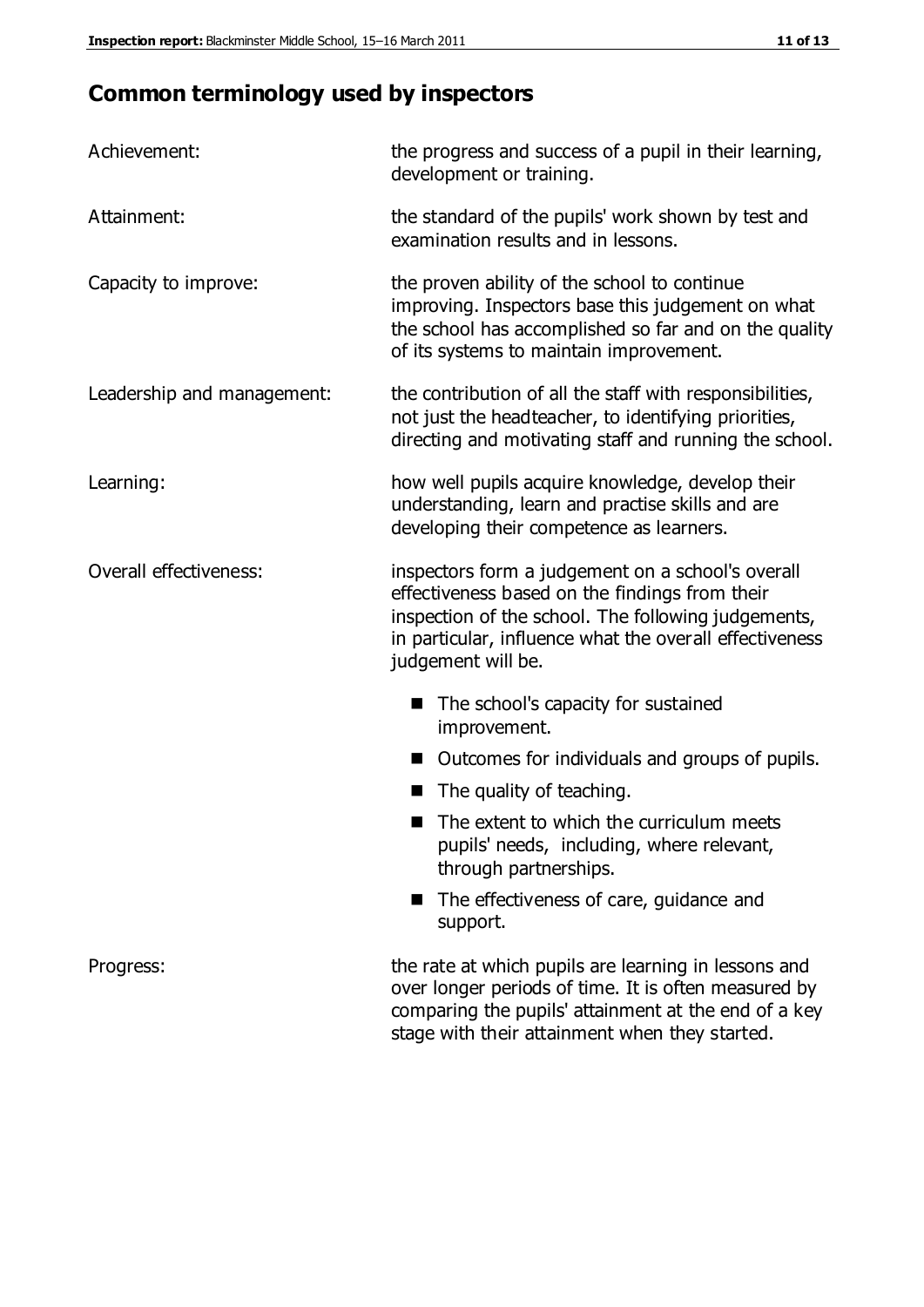### **This letter is provided for the school, parents and carers to share with their children. It describes Ofsted's main findings from the inspection of their school.**

17 March 2011

#### Dear Pupils

#### **Inspection of Blackminster Middle School, Evesham, WR11 8TG**

I would like to thank you for the warm welcome you gave us when we visited your school recently. Extra special thanks go to those of you who we interviewed, for their perceptive comments that helped inform our conclusions

Our main finding is that your school is good. It gives you a good quality of education. You told us that you think your school is improving and we agreed with you. We concluded that behaviour is good, as is teaching. We decided that you make an outstanding contribution to the community because you enthusiastically take up the very extensive range of opportunities to take on responsibilities and influence decision-making. We were impressed with how well you respond when you are given opportunities to take responsibility for your own learning - for instance, in organising teams when taking part in physical education lessons. The school does well in making sure all of you make good progress. Assessment is used effectively so that you usually undertake work that is appropriate to your abilities. However, we consider that younger, more-able pupils would benefit from experiencing more challenging mathematics. In the best lessons, teachers enable you to see for yourselves what levels you are achieving and what you must do to improve.

To make the school even better we have asked your senior leaders to ensure all teachers use assessment well in every year group. We think that more could be done to improve your cultural development by ensuring you have increased opportunity to interact with groups not represented in your immediate area. You can help by politely telling your teachers when you think the work you are doing is not sufficiently challenging.

I wish you all the best for the future and I hope you raised lots through your Red Nose Day activities.

Yours sincerely

Kevin Sheldrick Her Majesty's Inspector